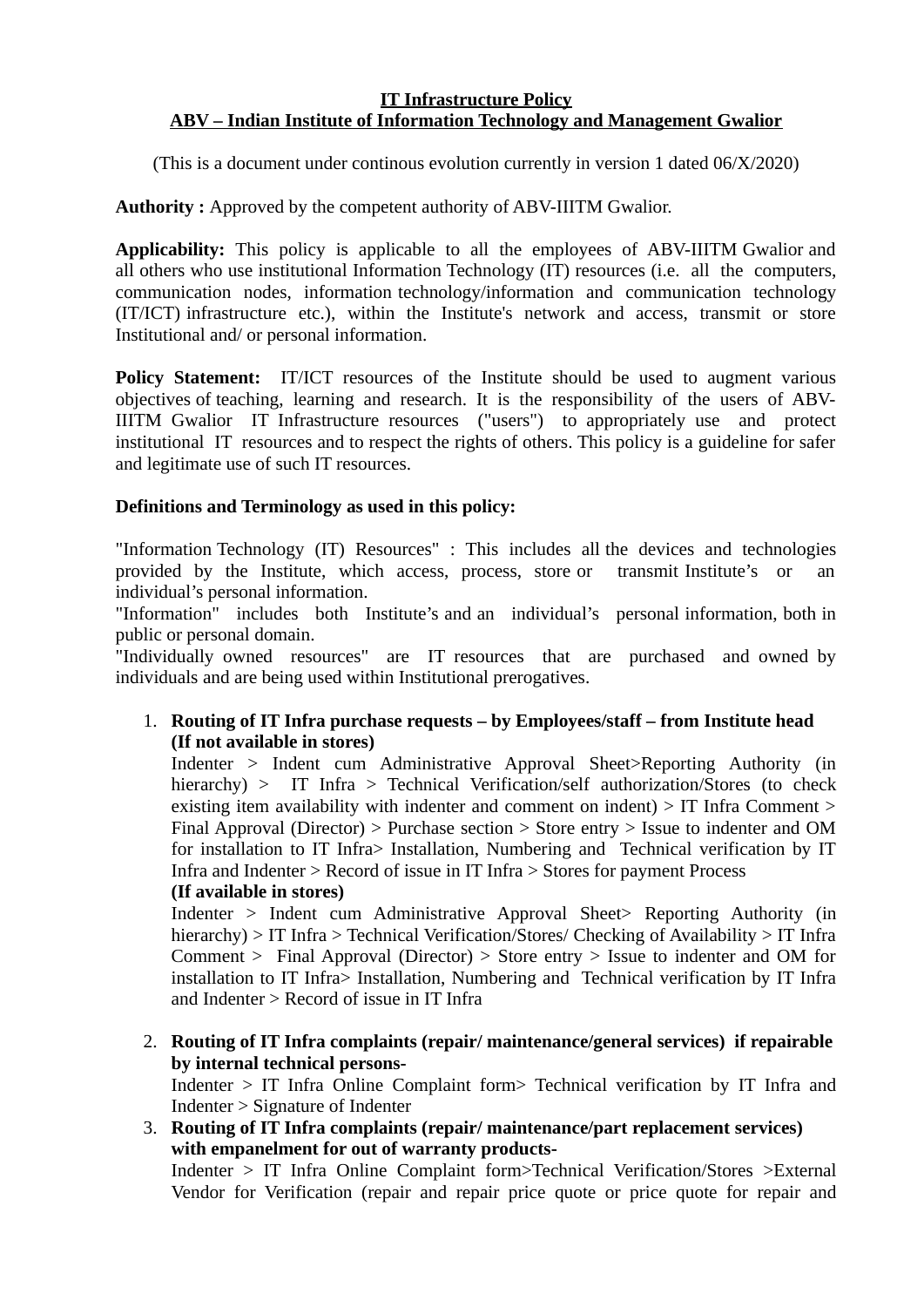replacement)> External Vendor for Repair> Technical verification by IT Infra and Indenter > Record of replacement in IT Infra> Processing of payment by IT Infra

4. **Routing of IT Infra complaints (repair/ maintenance/part replacement services) for in warranty items-**

Indenter > IT Infra Online Complaint form>Technical Verification/Stores >Complaint to OEM for Warranty Support> OEM Engineer for Repair> Technical verification by IT Infra and Indenter

# **5. Routing of IT Infra purchase requests – by employees/staff from Project head**

Any indent under projects must be verified for the availability of funds/sanction of the item, duly forwarded by PCM cell to the sanctioning authority. Entry shall be made in the project head of IT Infra.

Indenter > PCM Cell for verification of availability of funds/sanction of the item, forwarded by PCM cell > Final Approval (Director) > Purchase section > Store entry > Issue to indenter and installation > Technical verification by IT Infra and Indenter > Stores for payment Process

# **6. Equipment for new employees**

Desktop computer and laptop computer facilities shall be provided to faculties and staff (with >5400 Grade pay) as per specifications prepared by IT Infra department. All desktops and laptops purchased should have MS Windows OS preinstalled unless a different OS is indented. The IT Infra department does not provide Windows OS. (software policy below)

All users are discouraged from purchasing MS Office and encouraged to install and use MS office clones such as WPS office, OpenOffice etc. which are already available in institute FTP.

1. Desktop computer

PC Laser Printer

UPS

2. Laptop computer Branded laptop

7. Desktop computer facilities shall be provided to staff with recommendations from their reporting authorities and subsequent approval from Director, ABV-IIITM, as per specifications prepared by IT Infra department.

1. Desktop computer PC Printer (if centralised printing facility is not available) UPS

# 8. **Routing of IT Infra purchase requests – by employees/staff from Contingency head**

Small consumable items required for day to day academic and research use can be purchased directly from the head of contingency on reimbursement basis up to the limit of contingency allowed for the year as per the Institute guidelines.

9. Any employee in possession of multiple institute assets i.e., more than the allowable items for each individual's office-use shall surrender the institute assets immediately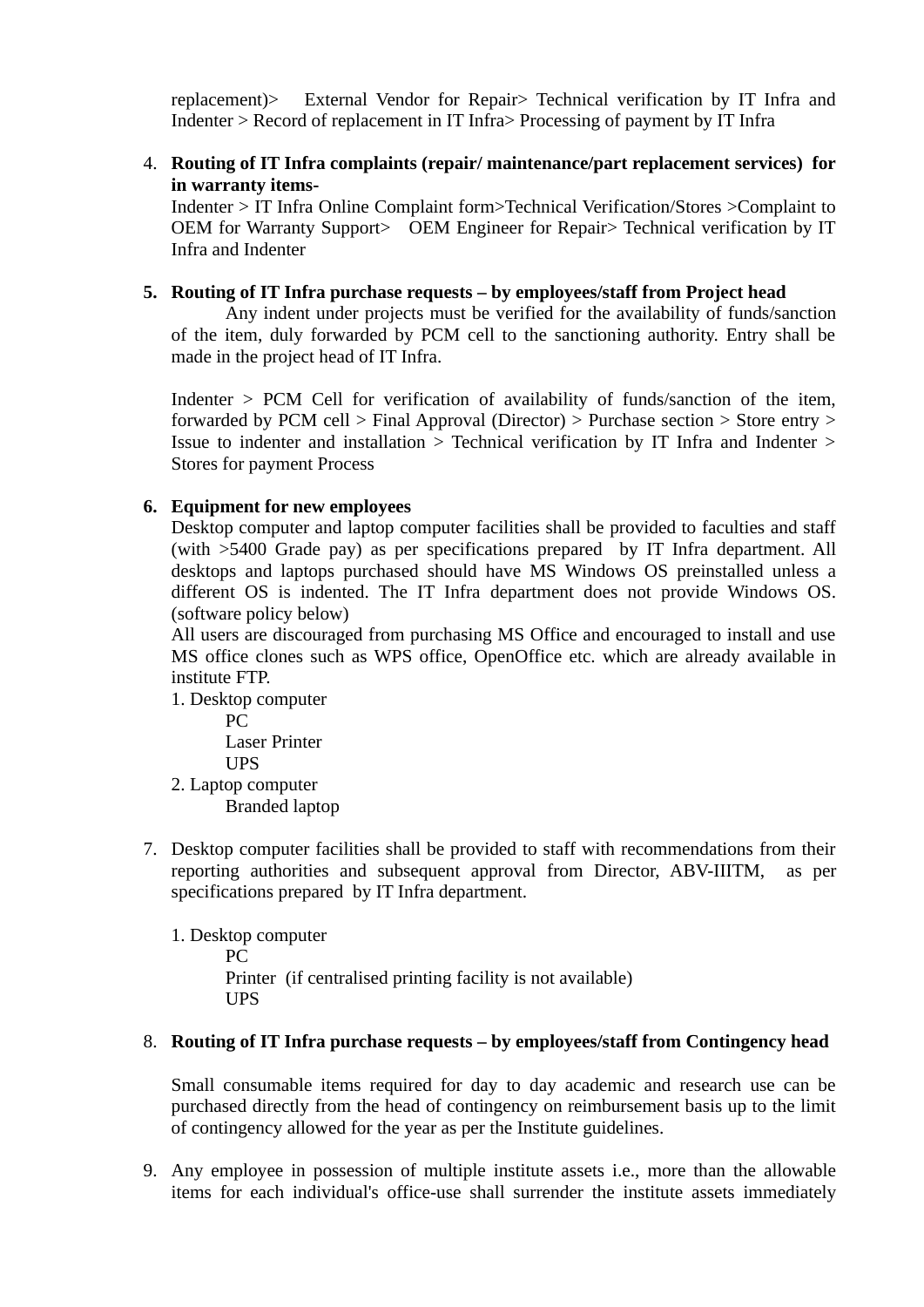unless exemption is obtained from the Director, ABV-IIITM for specific reasons and submitted to IT Infra. (For instance, each employee is permitted to have one desktop as per existing institute hardware policy. If a second desktop is present in his possession/issued on a fresh purchase upon his request, he/she should surrender one of them).

10. **Surrender Policy:** Any employee surrendering any institute asset (due to retirement/shifting/resignation etc.) is supposed to fill up the surrender form and surrender the items issued on his name to the stores through the IT Infra.

Indenter > IT Infra Surrender form>Technical Verification/Stores >Removal of items from IT Infra inventory against employee's name> Removal of items from central stores inventory against employee's name

- 11. **Software Policy:** One instance of the antivirus software (standardized for the institute, for windows OS) will be provided to all requesting personnel. Institute also recommends its employees to use Open Source Operating Systems (OS) and Processing Software (PS) such as Ubuntu/ CentOS or other and Libre Office/ OpenOffice/ WPS Office, respectively. Further, users of the institutional computers should migrate on the recommended OS as their primary software and should generate expertise on it. In case of technical limitation in such adaptation, relaxation may be requested from competent authority on valid grounds. Installation of pirated software of any kind on Institute's hardware is not permitted. Up keeping of the supplied Windows OS, bought along with the computing machinery, is the sole responsibility of the employee.
- **12. Disposal policy** With the passage of time, many of the IT Infra goods purchased by the Institute (ABV-IIITMG) becomes unserviceable, scrap or obsolete. In order to avoid unnecessary inventory carrying cost, decrease in resale price values etc. a procedure for disposal of such items has been formulated, as laid down below.

**Competent Authority :** The competent authority to declare the Stores as obsolete/ surplus/ unserviceable and order its disposal as per the recommendations of the Committee shall be Director.

**Disposal Committee (DC):** There shall be Institute Disposal Committee (IDC) for the Institute as a whole, which shall be a Standing Disposal Committee. This committee may comprise of IT Infra Committee members, indenter and a member from Stores and Purchase Section.

The Chairman may co-opt or invite other members as he may deem fit.

**Functions of the Institute Disposal Committee:** The Institute Disposal Committee shall carry out the following functions as per due approval of the competent authority.

i.Obtain approval of the competent authority to dispose items recommended by the indenter and to inspect materials that are proposed to be declared as surplus, obsolete, un-serviceable, etc.,taking into account the stipulated life period of each item, overall condition of the items, requirement of such items in future and to take decisions to declare items as surplus, obsolete, un-serviceable, etc. The committee shall identify/ inspect/compile a list of material that has become Surplus/obsolete/ unserviceable stores including scrap in the prescribed format. It will also investigate if negligence or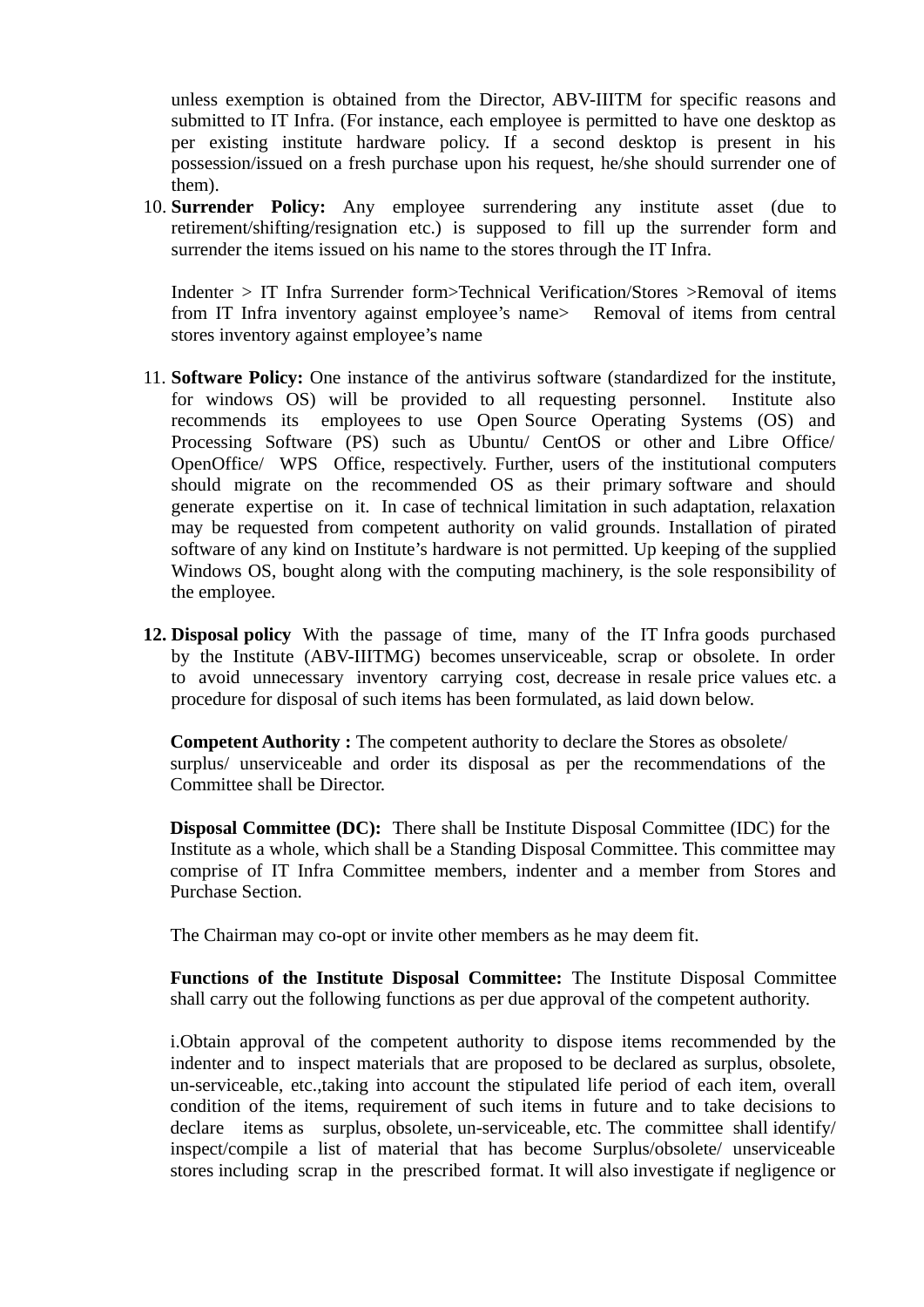mischief or fraud on the part of any individual causes such loss. The IDC may recommend appointment of a Technical Committee for the purpose, if required. ii.Decide mode of disposal.

iii.Fix the Reserve Price for items proposed to be disposed.

iv.Float tenders, open and evaluate bids received.

v.Select highest responsive bidder and if required negotiate with highest responsive bidder.

vi.Issue sale release order to the selected bidder

vii.Collect sale value from the selected bidder

viii.Release the sold goods to the selected bidder and ensure that the items are lifted by the bidder as per the disposal list and time schedule

ix.Return bid security to the unsuccessful bidders

x.Prepare a Sale Account for goods disposed off and forward the duly signed form for Sale Account to the S&P Section.

**Initiation of disposal process :** Disposal process will be initiated by the Indenter/stores/IT Infra/ Institute disposal committee. Upon receiving the indent, the committee shall identify/inspect/compile a list of material that has become Surplus/ obsolete/ unserviceable stores including scrap in the prescribed format.

## **Ground for Declaring Items Surplus, Obsolete, Unserviceable and Scrap:**

1. Surplus: Items that are in working order but are not required for use in a particular department/Centre/Section, and stock lying in Stores for more than five years shall be deemed as surplus unless there is any good reason to treat them otherwise.

2. Obsolete: Items in working order but cannot be put into use effectively being outdated due to change in technology/design, or have outlived their normal span of life.

3.Unserviceable: Items which are not in working order and are beyond economically viable repair.

4. Scrap: Process waste, broken items and items not covered above but which has got resale value such as empty containers, crates, furniture, bottles, plastic products, etc.

#### **Mode of disposal**

- 1. By Public Auction,
- 2. By Limited Tender,
- 3. By Open Tender,
- 4. To a Single Party
- 5. Disposal at scrap value or by other modes, and
- 6. Destruction of items in an eco-frindly manner
- 7. Any process as already suggested as per Government E-Waste Policy

**Public Auction :** Public Auction is to be resorted to for items whose value is estimated by the IDC to be above Rs.5 lakhs and which is likely to be sold for its scrap value. An EMD of 25% has to be paid by the successful firm at the fall of hammer after adjustment of the caution money. The caution money of the unsuccessful bidders should be refunded immediately after the auction. The highest bidder shall pay the balance 75% within 5 days. The material will be handed over to the bidder on receipt of payment.

**Limited tender :** The IDC may recommend disposal of stores by Limited Tender if the item is specialised in nature (for example scientific equipment in useable condition) for items whose value is estimated by the IDC to be above Rs.5 lakhs and the parties likely to be interested are few and are known. Other guidelines are as above.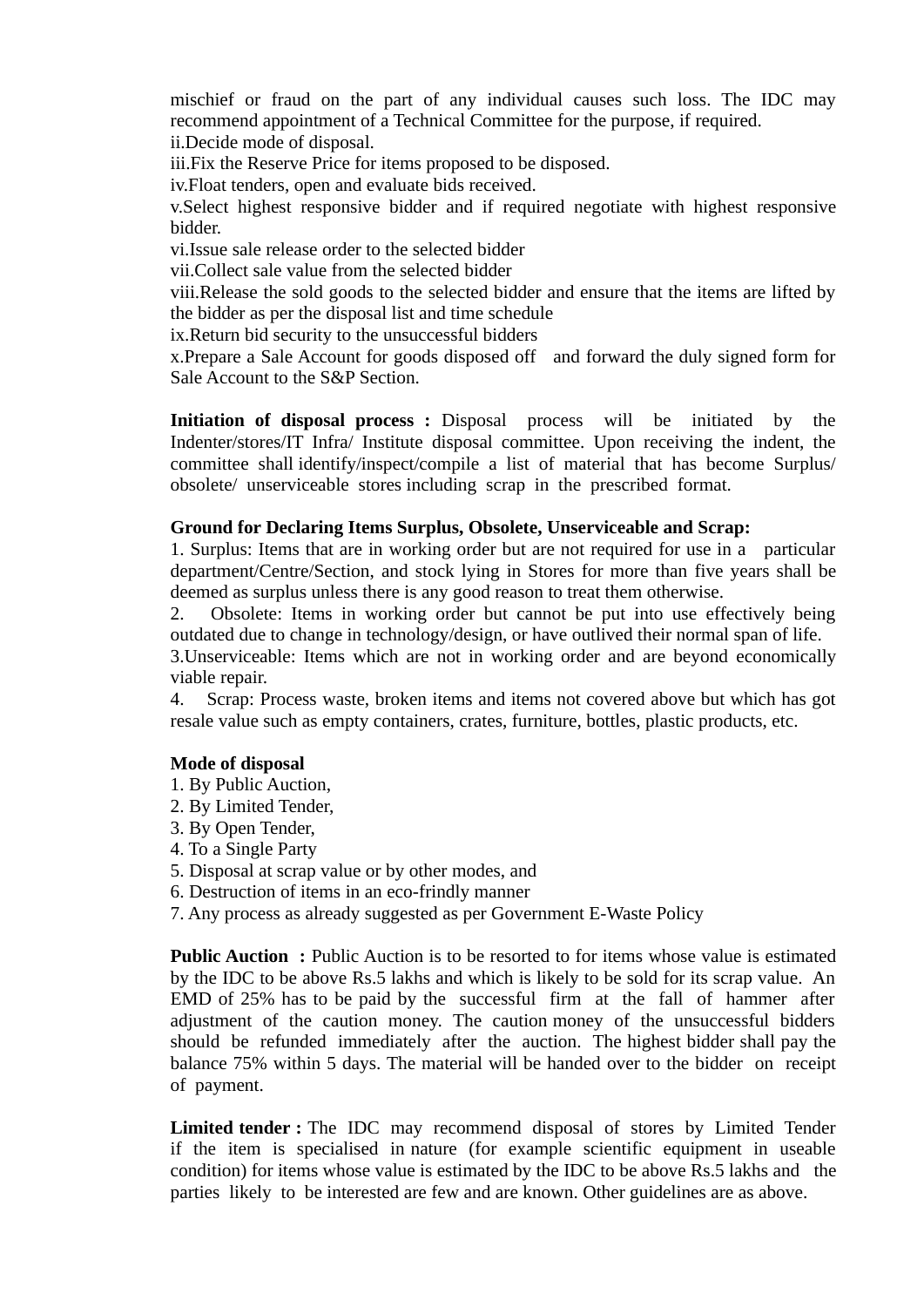**Open tender :**The IDC may recommend disposal of stores by Open Tendering. In this case all the procedure outlined for Limited Tendering will be followed. For all items in working condition with a reserve price of above 2 lakhs, this is the recommended method.

**To a Single Party:** If the item is specialised in nature and in working condition, and the buyer is a Govt. Department (Central or State) or a research or educational institution substantially funded by the government, then the item may be disposed off by negotiating a suitable price with this single party. The depreciated value of the item will be a benchmark for deciding the value of the item.

**Disposal at scrap value or by other modes :** If the IDC is unable to sell any surplus or obsolete or unserviceable item in spite of its attempts through advertised tender or auction, it may dispose off the same at its scrap value with the approval of the competent authority. In case the IDC is unable to sell the item even at its scrap value, it may with due concurrence from the competent authority adopt any other mode of disposal including destruction of the item in an eco-friendly manner.

**Destruction of items in an eco-friendly manner:** If the items are certified by the IDC to have no resale value whatsoever, as the items are damaged, have rotted, or have otherwise become unusable in any form, then the items may be destroyed in an ecofriendly manner.

**Any process as already suggested as per Government E-Waste Policy:** The committee may also suggest any other ways of disposing the e-waste as suggested by the government as per their e-waste disposal policy.

**Reserve Price:** Before the bids are opened, the IDC will meet to decide the Reserve Price for disposal of such stores. To fix a reserve price the Committee shall take in to account the book value i.e. the original purchase price, the depreciated value, the overall condition of the item and the market price of such second-hand material. The Reserve Price shall be kept in a sealed cover which will be opened after opening the bids to compare the bid prices with the Reserve Price.

**Evaluation of offers:** After the bids are opened, a comparative statement will be prepared by IDC. The highest bid will be compared with the Reserve Price. If the highest bid price is more than the Reserve Price, the items shall be offered to the highest bidder. In case, the highest bid price is less than the Reserve Price, the IDC will once again go through the Reserve Price to take a decision either to recommend disposal at the highest bid price, provided the difference between the Reserve Price and highest bid price is less than 10%, or to negotiate with the highest bidder to increase his bid price or recommend re-tendering. Recommendation of the IDC, as a result of such exercise, will be placed to the competent authority for final decision.

Lifting by bidder : The delivery of the material will be given to the selected bidder or his authorized representative only after full payment is deposited in cash or through demand draft/banker's check. On payment, the IDC will physically hand over the items to the party and issue a Gate Pass enabling the purchaser to take out the items. The details of the items sold should be made available with the Gate Pass in order to facilitate security checks.